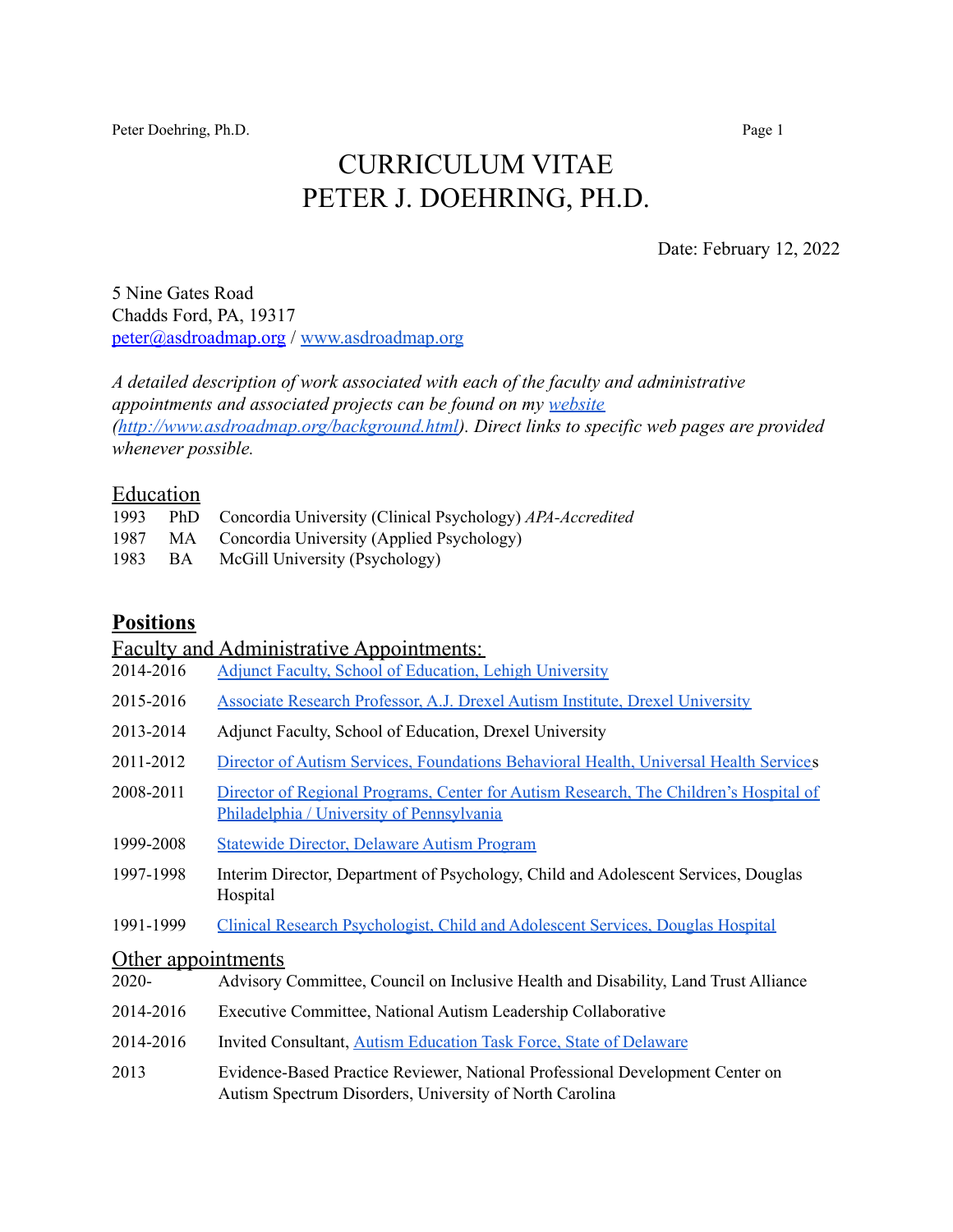| 2012                            | Autism Speaks Challenging Behaviors Toolkit, Professional Advisory Board                               |  |  |  |
|---------------------------------|--------------------------------------------------------------------------------------------------------|--|--|--|
| 2009-2011                       | Co-Leader, Pennsylvania Act Early Team (Including hosting the 2010 Act Early<br>Summit for Region III) |  |  |  |
| $2011 -$                        | Founder and Director, ASD Roadmap                                                                      |  |  |  |
| 2007-2014                       | Advisory Board, Autism/Birth Defects Registry, State of Delaware                                       |  |  |  |
| 2000-2012                       | Advisory Board, Autism Delaware (formerly Autism Society of Delaware)                                  |  |  |  |
| 2000-2007                       | Advisory Board, Center for Autism and Developmental Disorder Epidemiology,<br>Johns Hopkins University |  |  |  |
| 1998                            | Visiting Researcher, Institute of Child Health / Guy's Hospital, London, UK                            |  |  |  |
| 1995-1999                       | Scientific Advisor, Montreal Regional Board of Health and Social Services                              |  |  |  |
| 1996-1997                       | Board of Directors, Douglas Hospital                                                                   |  |  |  |
| 1994-1998                       | Vice President, Multidisciplinary Council, Douglas Hospital                                            |  |  |  |
| Licensure<br>2009-<br>1988-1999 | Delaware Board of Psychologists (License B1-0000827)<br>Quebec Professional Board of Psychologists     |  |  |  |
|                                 |                                                                                                        |  |  |  |
| <u>Internships</u><br>1989-1990 | Predoctoral Internship. Montreal Children's Hospital                                                   |  |  |  |
| 1987                            | Master's Practicum, Douglas Hospital                                                                   |  |  |  |
|                                 |                                                                                                        |  |  |  |

## Editorial Positions

| 2009-     | Editorial Board/Section Editor, Volkmar, F., Encyclopedia of Autism and Related<br>Disorders |
|-----------|----------------------------------------------------------------------------------------------|
| 2008-2012 | Editorial Board, Journal of Autism and Developmental Disorders                               |
| 2003-2005 | Editorial Board, Handbook of Autism & Developmental Disorders $(3rd$ ed.)                    |

Ad-Hoc Reviewer: Journal of Autism and Developmental Disorders, The American Journal on Intellectual and Developmental Disabilities, Research in Developmental Disabilities, Research in Autism Spectrum Disorders, International Society of Autism Research

## Major Academic and Clinical Teaching Responsibilities

| 2014-2016 | Graduate Course Developer and Instructor, Special Topics in Education-Autism<br>(SPED 330-010), College of Education, Lehigh University |
|-----------|-----------------------------------------------------------------------------------------------------------------------------------------|
| 2013-2014 | Graduate Course Instructor, Behavior and Sensory Support: ASD (EDEX 562),<br>School of Education, Drexel University                     |
| 2009-2011 | Director, Autism Services, Education, Research and Training Collaborative,<br>Children's Hospital of Philadelphia                       |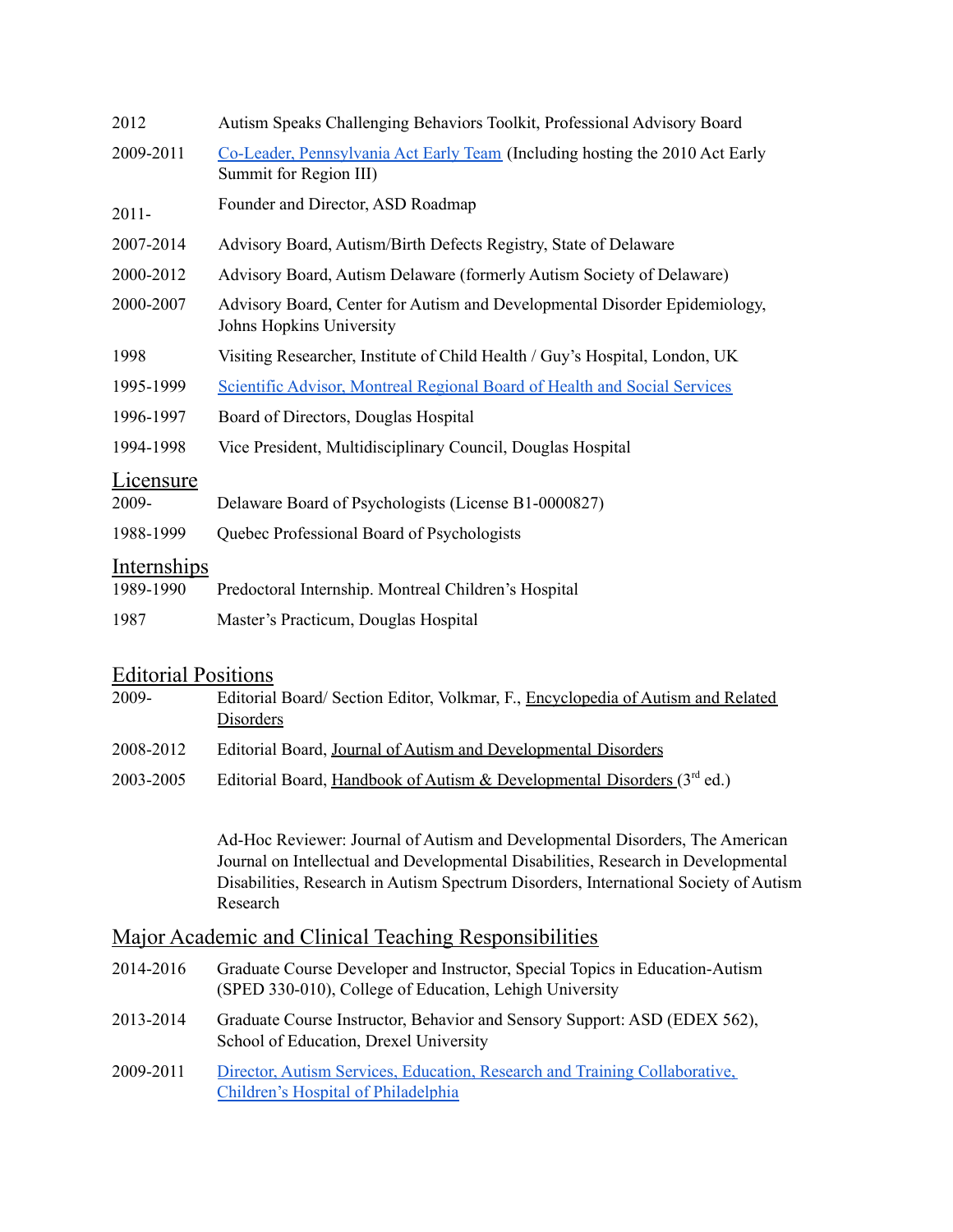| 2009-2011 | Director, AutismMatch Research Registry, Children's Hospital of Philadelphia                                                                                                      |
|-----------|-----------------------------------------------------------------------------------------------------------------------------------------------------------------------------------|
| 2008-2011 | Autism Training Director, Leadership Education in Neurodevelopmental and<br>Related Disabilities (LEND), Children's Hospital of Philadelphia                                      |
| 2008-2011 | Member, Scientific Review Committee, Children's Hospital of Philadelphia                                                                                                          |
| 2001-2005 | Graduate Course Director, Methods of Instruction and Functional Curriculum for<br>Individuals with Severe Disabilities (EDST 625), School of Education,<br>University of Delaware |
| 2000-2004 | Graduate Course Director, Introduction to Autism & Severe Disabilities (EDST)<br>624), School of Education, University of Delaware                                                |
| 1996-2000 | Master's and Doctoral Thesis Supervisor, Department of Educational<br>Psychology, School of Education, McGill University                                                          |
| 1994-1999 | Clinical Supervisor, Department of Psychology, McGill University                                                                                                                  |

## Community Leadership Initiatives

- 2021- Founder, Kennett [Outdoors](http://www.kennettoutdoors.org), [OpenKennet](http://www.openkennett.org),
- 2021 Political [Candidate](https://www.peter4supervisor.com/) for Nominee for the Democratic Party for Township Supervisor, Kennett Township, PA.
- 2014- The Land [Conservancy](http://tlcforscc.org/) for Southern Chester County; (a) Member, Board of Trustees
- 2021 (2014-2017); (b) Chair, Board of Trustees (2017-2019); Interim Executive Director (2019); (b) Vice Chair, Board of Trustees (2019-21)

# **Publications**

## Books

- 1. Reichow, R., Doehring, P., & Volkmar, F. (Eds.). Handbook of Evidence-Based Practices in Autism Spectrum Disorders. (Expected in 2022). Springer-Verlaug, New York, NY
- 2. Doehring, P., with invited contributors. Autism Services Across America: Roadmaps for Improving State and National Education, Research, and Training Programs (2013). Brookes, New York, NY
- 3. Reichow, B., Doehring, P. Cicchetti, D., & Volkmar, F. (Eds.). Evidence-Based Practices and Treatments in Autism. (2011). Springer-Verlaug, New York, NY.

## Book Chapters

- 1. Doehring, P. (under contract). Translating Research into Effective Social Policy: The Transition into Adulthood. In Volkmar, F. Paul, R., Rogers, S., & Pelphrey, K. Handbook of Autism and Pervasive Developmental Disorders: Assessment, Interventions, Policy, the Future (4<sup>th</sup> ed.). John Wiley & Sons, Inc., Hoboken, New Jersey
- 2. In Reichow, B., Doehring, & Volkmar, F. (Eds.). Handbook of Evidence-Based Practices in Autism Spectrum Disorders. (Expected 2022). Springer-Verlaug, New York, NY.
	- a) Reichow, B., Volkmar, F., & Doehring, P. History of Evidence-Based Practice in Medicine, Psychology, Allied Health Sciences, and Education. (CH. 1)
	- b) Doehring, P., Volkmar, F., & Reichow, B. Developments in Evidence-Based Practices in Autism Spectrum Disorder.(CH. 3)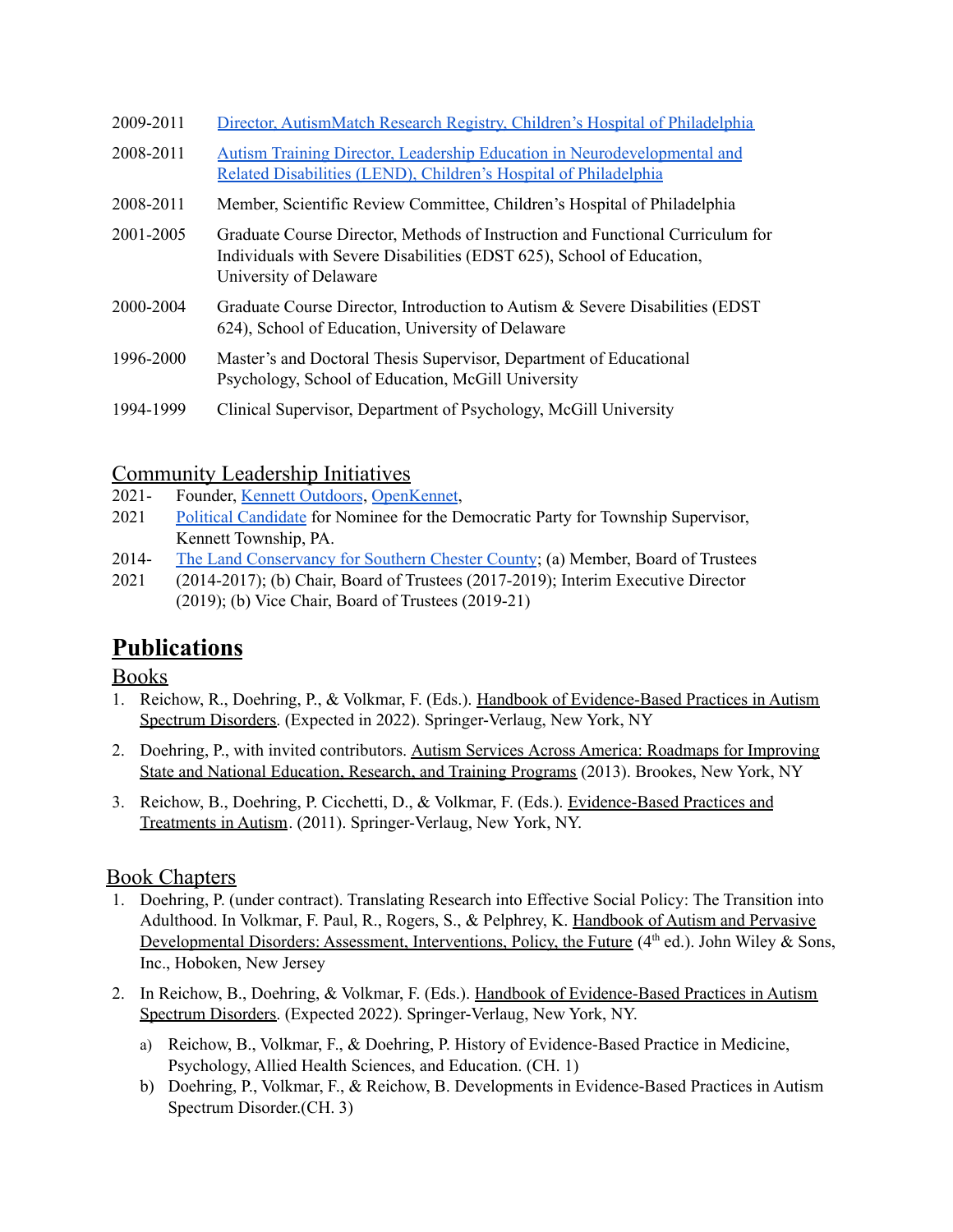- c) Doehring, P. Implications of Evidence-Based Practices for Policy: The Example of Functional Behavioral Assessment. (CH. 29)
- d) Volkmar, F., Reichow, B., & Doehring, P. Future Directions in Research and Practice. (CH. 31)
- 3. Doehring, P. (2019). The Impact of ASD Research on National Policy: Lessons from the Combating Autism Act and the National Institute for Health and Care Excellence. In Volkmar, F. Autism and Pervasive Developmental Disorders (3rd ed.). Cambridge University Press.
- 4. Doehring, P. (2014). Translating Research into Effective Social Policy. In Volkmar, F. Paul, R., Rogers, S., & Pelphrey, K. Handbook of Autism and Pervasive Developmental Disorders: Assessment, Interventions, Policy, the Future (4<sup>th</sup> ed.). John Wiley & Sons, Inc., Hoboken, New Jersey
- 5. Volkmar, F. Encyclopedia of Autism Spectrum Disorders (2013). Springer, New York.
	- a) Association for Retarded Citizens (ARC)
	- b) Family Burden
	- c) Learned Helplessness
	- d) Regional Centers
	- e) Statewide Service programs
	- f) (with Kim Musheno). US Social Policy and Autism Spectrum Disorders.
- 6. In Reichow, B., Doehring, P. Cicchetti, D., & Volkmar, F. (Eds.). Evidence-Based Practices and Treatments in Autism. (2011). Springer-Verlaug, New York, NY.
	- a) Doehring, P, & Wintering, V. The Implementation of Evidence-Based Practices in the Public Schools (CH. 13)
	- b) Volkmar, F., Reichow, B., & Doehring, P. Evidence-Based Practices in Autism: Where We Are Now and Where We Need to Go (CH. 14)

#### Research Publications, peer reviewed (print or other media)

- 1. Doehring, P. (2021). Does the arc of science bend towards impact? Four decades of empirical research published in JADD since the DSM-III. Journal of Autism and Developmental Disorders, <https://doi.org/10.1007/s10803-021-05052-2>
- 2. Doehring, P., and Volkmar, F. (2016). Editorial Gaps in knowledge in ASD research: Short and long term implications for policy. Journal of Autism and Developmental Disorders, 46 (3), 733-736.
- 3. Doehring, P., Reichow, B., Palka, T., Philips, C., & Hagopian, L. (2014). Behavioral Approaches to Managing Intense Aggression, Self-Injury, and Destruction in Children with Autism Spectrum and Related Developmental Disorders: A Descriptive Analysis. Child and Adolescent Psychiatric Clinics of North America, 23 (1) 25-40.
- 4. Doehring, P. (2001). An overview of the early detection, assessment, and treatment of autism in young children. CNRIS, 4 (1) 11-14.
- 5. Doehring, P. (2001). Programmes d'intervention comportementale pour enfants autistes: quels sont les meilleurs? PRISME, 34, 80-91.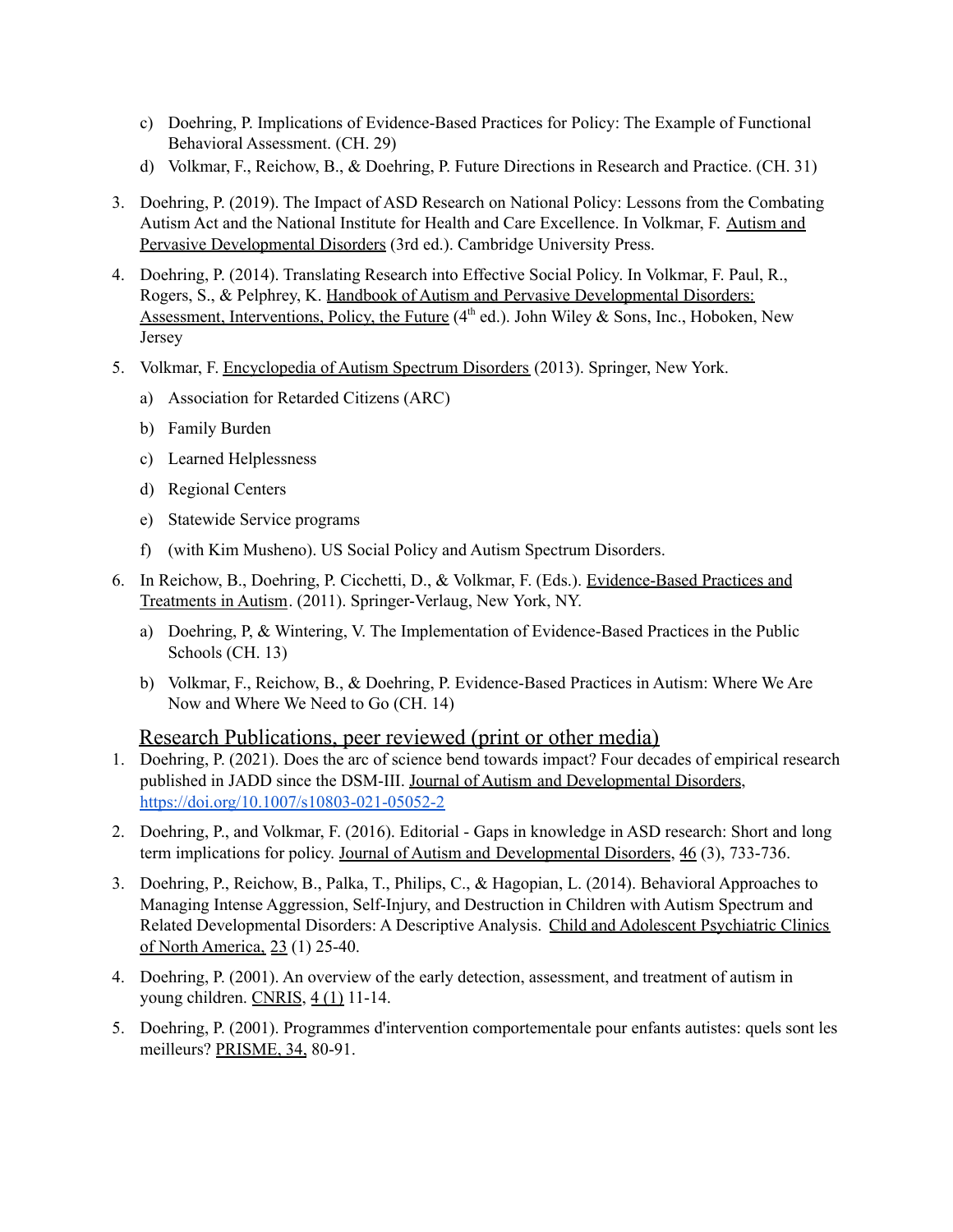- 6. Baron-Cohen, S., Wheelwright, S., Cox, A., Baird, G., Charman, T., Swettenham, J., Drew, A., & Doehring, P. (2001). The early identification of autism: The CHecklist for Autism in Toddlers (CHAT). Journal of Development and Learning Disorders, 5, 47-78.
- 7. Baron-Cohen, S., Wheelwright, S., Cox, A., Baird, G., Charman, T., Swettenham, J., Drew, A., & Doehring, P. (2000). Early identification of autism by the CHecklist for Autism in Toddlers (CHAT). Journal of the Royal Society of Medicine, 93, 521-525.
- 8. De Kimpe, V., Tremplay, P., & Doehring, P. (2000) Training professionals in the use of the CHAT (Checklist for Autism in Toddlers). Infant Mental Health Journal, 21 (4-5), 367,
- 9. Doyle, A.B., Doehring, P., Tessier, O., & DeLorimier, S. (1992). Transitions in children's play: A sequential analysis of states preceding and following social pretense. Developmental Psychology, 28, 137-144.
- 10. Doyle, A.B., Ceschin, F., Tessier, O,. & Doehring, P. (1991). The relation of age and social class differences in children's social pretend play to cognitive and symbolic ability? International Journal of Behavioral Development, 14, 395-410.
- 11. Bregman, A.S., Abramson, J., Doehring, P., & Darwin, C. (1985). Spectral integration based on common amplitude modulation. Perception and Psychophysics, 37, 483-493.
- 12. Bregman, A.S., & Doehring, P. (1984). Fusion of simultaneous tonal glides: The role of parallelness and simple frequency relations. Perception and Psychophysics, 36, 251-256.

#### Other Publications

- 1. Doehring, P. (2021). Autism research continues to stress basic science over improving [interventions.](https://www.spectrumnews.org/opinion/viewpoint/autism-research-continues-to-stress-basic-science-over-improving-interventions/) Spectrum: Autism Research News. September. https://doi.org/10.53053/KKFR6463
- 2. Land Trust Alliance Advisory Council on Inclusive Health and Disabilities. (2021). *[Open](https://s3.amazonaws.com/landtrustalliance.org/Open%20to%20All_Inclusion%20guide_Final%209-9-21-SMALLER%20wLOGO.pdf) to All: A [disability](https://s3.amazonaws.com/landtrustalliance.org/Open%20to%20All_Inclusion%20guide_Final%209-9-21-SMALLER%20wLOGO.pdf) inclusion resource guide for land trusts*. Land Trust Alliance. September.
- 3. Doehring, P. (October, 2017). "What kind of research can guide the growth of ASD services?". Autism Spectrum News.
- 4. Doehring, P. (May, 2017). "Accessible Trail Adventures for People of All Abilities". Rails to Trails Conservancy, online blog.
- 5. Doehring, P. (January, 2017). "Behavioral and Mental Health Crises for Young Adults with ASD". The Sun, Autism Delaware.
- 6. Mundy, P., Delgado, C., Hogan, A., & Doehring, P. (2003). A Manual for the Abridged Early Social Communication Scales (ESCS). Coral Gables, FL. University of Miami.
- 7. Doehring, P., deKimpe, V., Tremblay, P., Baron-Cohen, S., Wheelwright, S., Cox, A., Baird, G., Swettenham, J., Drew, A., & Charman, T. The CHAT training kit and video. 2001. Montreal, Canada, Hopital Rivieres-des-Prairies.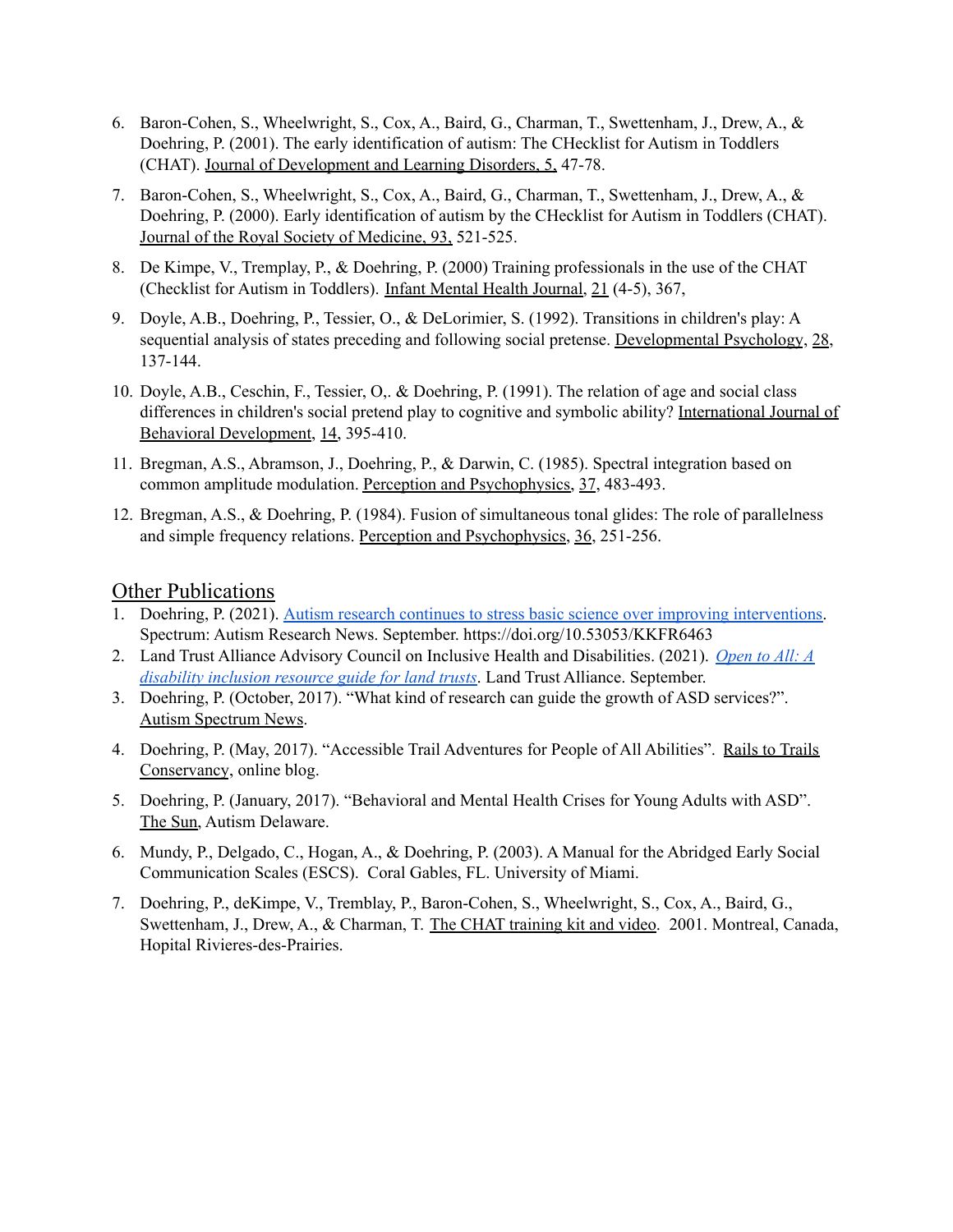# **Presentations**

|                                    | <u>Science Eccures by Invitation (Since 2010).</u>                                                                                                                                                                                                                                                    |  |  |
|------------------------------------|-------------------------------------------------------------------------------------------------------------------------------------------------------------------------------------------------------------------------------------------------------------------------------------------------------|--|--|
| May<br>2022                        | Policy opportunities and barriers to the implementation of Evidence-Based Practices:<br>The example of interventions for severe aggression. Yale Child Study Center / Southern<br>Connecticut State University, New Haven, CT.                                                                        |  |  |
| October<br>2016                    | Evidence-Based Practice is not enough: Steps to scaling up ASD intervention programs<br>for population-level impact. Grand Rounds. Marcus Autism Center, Children's<br>Healthcare of Atlanta. Atlanta, GA.                                                                                            |  |  |
| April 2016                         | State of the Union. Keynote Address. 2016 Autism Conference & Exposition of<br>Georgia, Center for Disability and Leaderships, School of Public Health, Georgia State<br>University, Atlanta, GA.                                                                                                     |  |  |
| June 2015                          | The National Autism Indicators Report: The Transition into Young Adulthood. Invited<br>Workshop, Annual Statewide Conference: Texas Autism Research and Resources<br>Center, Austin, TX                                                                                                               |  |  |
| November<br>2014                   | Beyond the Drawing Board: How statewide planning can generate and sustain<br>improvement. Invited Workshop, National Autism Leadership Summit, Columbus, OH                                                                                                                                           |  |  |
| <b>July 2014</b>                   | Translating Research into Policy and Practice: Roadmaps for Scientists, Advocates, and<br>Program Leaders. Keynote Address, Annual Statewide Conference: Texas Autism<br>Research and Resources Center, Austin, TX                                                                                    |  |  |
| June 2014                          | Services for adults with ASD: Science, policies, programs, & practices. Invited<br>Workshop, South East Europe Autism Network. Zagreb, Croatia                                                                                                                                                        |  |  |
| April 2014                         | Roadmaps for Leaders of ASD Programs: Integrating Training, Research, and Policy in<br>a Coordinated Network for Behavior Support. Invited Workshop, Connecticut Autism<br>Spectrum Disorder Advisory Council, Hartford, CT                                                                           |  |  |
| November<br>2013                   | Understanding the infrastructure of state and national autism initiatives: Roadmaps for<br>program leaders. Keynote Address for National Autism Leadership Summit, Columbus,<br><b>OH</b>                                                                                                             |  |  |
| October<br>2013                    | Behavioral treatment outcomes for significant self-injury in children and adolescents<br>with Autism Spectrum Disorder and related intellectual disabilities. Invited Workshop,<br>American Academy of Child and Adolescent Psychiatry, Orlando, FL.                                                  |  |  |
| <b>July 2013</b>                   | Roadmaps For Leaders of Advocacy Programs: Improving Access and Addressing<br>Meaningful Outcomes. Invited Workshop, Autism Society of America, Pittsburgh, PA                                                                                                                                        |  |  |
| September $\&$<br>November<br>2010 | Thinking BIG about ASD: Developing Systems of Care to Improve Early Identification<br>& Support. Keynote Addresses (a) Act Early Regional Summit. Centers for Disease<br>Control / Association of University Centers on Disabilities, Indianapolis, IN; (b) MA<br>Act Early State Summit, Boston, MA. |  |  |
| June $\&$<br>August 2010           | Preliminary results from the 2009 Pennsylvania Statewide Needs Assessment. Invited<br>Workshops, Pennsylvania Autism Training Conference, Lancaster PA; National Autism<br>Conference, State College, PA                                                                                              |  |  |

Selected Lectures by Invitation (since 2010):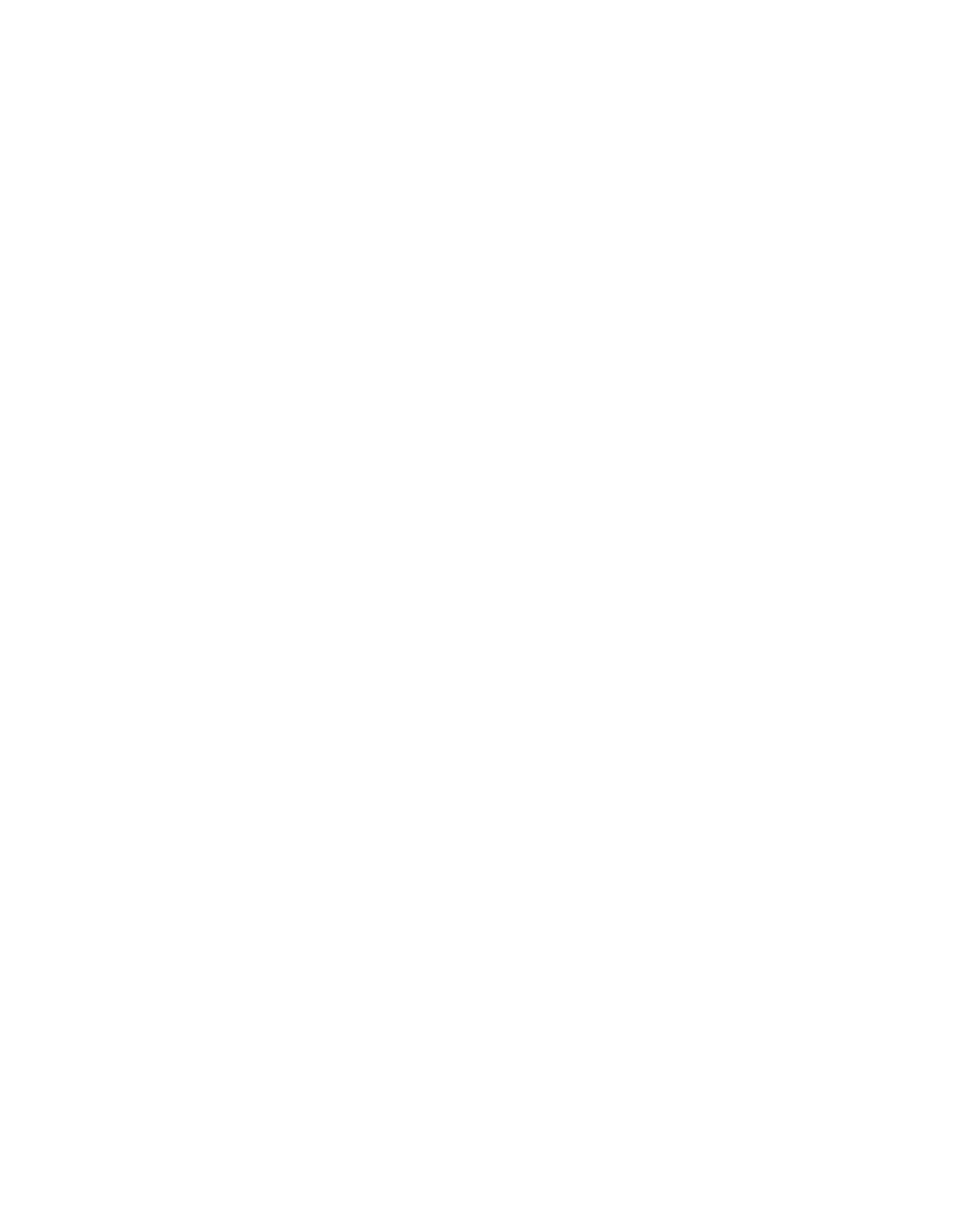## Abstracts and conference presentations, state, national, and international organizations:

- 1. Doehring, P. (Under review). The Enduring Predominance of Basic Research in ASD: No Evidence for a Relative Increase in Applied Research Published Since 1979. *International Society for Autism Research*, Austin, TX. May.
- 2. Doehring, P. (2021). Understanding and using Evidence-Based Practice Guidelines for children with ASD. *Ohio Center for Autism and Low Incidence Conference*, Columbus, OH. November.
- 3. Doehring, P. (2021). Policy barriers to implementing evidence-based practices for behavior support for children with ASD. *Ohio Center for Autism and Low Incidence Conference*, Columbus, OH. November.
- 4. Doehring, P. (2021). Progressive Access: Helping people with developmental disabilities to experience land and water trails.. *WeConservePA*, Erie, PA (September).
- 5. Doehring, P. (2021). From Science to Service: Seeking evidence for the translation of basic research into community-based practice since 1979. *International Society for Autism Research*, Virtual Conference. May.
- 6. Knutson, L., & Doehring, P. (2021). Progressive Access for Trail and Programs. *WeConservePA Annual Conference*, Virtual Conference. March.
- 7. Doehring, P. (2020). Into the Wild: Adaptive outdoor recreation for young adults with I/DD. *Ohio Center for Autism and Low Incidence Conference*, Columbus, OH. November.
- 8. O'Donnell, M, Mahung, K., Doehring, P., Bloomer, R., & Lewkowicz, B. (2020). Engaging People with Disabilities to Improve Access to the Health Benefits of Nature. *National Land Conservation Conference*. Land Trust Alliance, Portland, OR. October.
- 9. Doehring, P. (2020). Tracking the influence of basic research on applied research: A pilot study of research funded in the US to improve ASD identification. *International Society for Autism Research*, Seattle, WA. May.
- 10. Doehring, P. (2020). A roadmap for using applied research to tailor clinical practice recommendations for ASD screening using the M-CHAT. *International Society for Autism Research*, Seattle, WA. May
- 11. Doehring, P. (2019). A Research-Based Regional Roadmap to Improve ASD Identification. *Ohio Center for Autism and Low Incidence Conference*, Columbus, OH. November.
- 12. Doehring, P. (2019). A roadmap for using applied research to generate practice and program recommendations: The example of ASD screening using the M-CHAT. *Association of University Centers on Disability*, Washington, DC, November.
- 13. Doehring, P. (2019). A systematic review of research involving ASD screening tools: A roadmap for modeling progress from basic research to population impact. *International Society for Autism Research*, Montreal, QC, May. View [handout.](http://www.asdroadmap.org/presentation-handouts-since-2015.html#imfar-2019-chat-pdf)
- 14. Doehring, P. (2019). Outcomes of research grants to improve ASD identification among community-based professionals and settings: A comprehensive review of projects funded in the US from 2008 to 2015. *International Society for Autism Research*, Montreal, QC, May. View [handout.](http://www.asdroadmap.org/presentation-handouts-since-2015.html#imfar-2019-roadmap-pdf)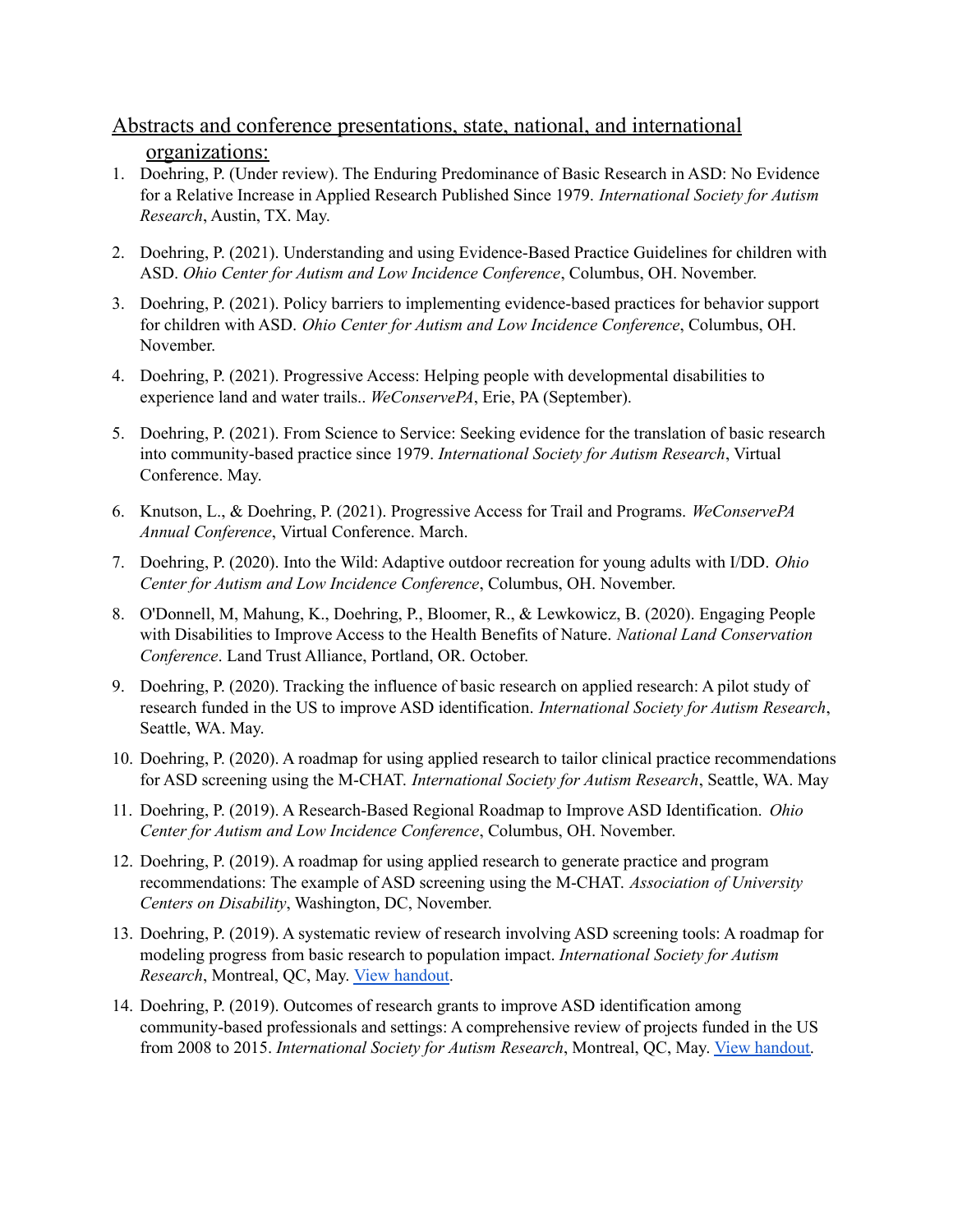- 15. Doehring, P. (2019). Clinical research to develop tools to improve ASD identification: A comprehensive review of projects funded in the US from 2008 to 2015. *International Society for Autism Research*, Montreal, QC, May. View [handout.](http://www.asdroadmap.org/presentation-handouts-since-2015.html#imfar-2019-roadmap-pdf)
- 16. Doehring, P. (2018). Is there evidence that ASD research has impacted policy and outcomes on a national scale? *Ohio Center for Autism and Low Incidence Conference*, Columbus, OH, November. View [handout](http://www.asdroadmap.org/presentation-handouts.html#ocali-2018-pdf).
- 17. Doehring, P. (2018). Achieving population-level improvements in ASD identification: Where federally-funded research activities fall short. *Association of University Centers on Disability*, Washington, DC, November. View [handout](http://www.asdroadmap.org/presentation-handouts.html#aucd-2018-pdf).
- 18. Doehring, P. (2018). Priorities established by the Combating Autism Act for improving ASD identification: Looking beyond ideas and instruments towards implementation. *International Society for Autism Research*, Rotterdam, May. View [handout.](http://www.asdroadmap.org/presentation-handouts.html#imfar-2018-identification-pdf)
- 19. Doehring, P. (2018). Priorities for treatment and services established by the Combating Autism Act: Costs and outcomes. *International Society for Autism Research*, Rotterdam, May. View [handout](http://www.asdroadmap.org/presentation-handouts.html#imfar-2018-intervention-pdf).
- 20. Doehring, P., Hines, J, & Schafer, B. (2017). New perspectives on identifying and supporting children with ASD. *Association of University Centers on Disability*, Washington, DC. View [handout](http://www.asdroadmap.org/presentation-handouts.html#aucd-2017-pdf).
- 21. Doehring, P. (2017). Re-analyzing ASD prevalence data to target often overlooked gaps in identification. *Ohio Center for Autism and Low Incidence Conference*, Columbus, OH. View [handout.](http://www.asdroadmap.org/presentation-handouts.html#ocali-2017-pdf)
- 22. Doehring, P. (2016). Incubating programs of services and training for people with developmental disabilities: A new partnership for UCEDDs, community-based providers, and philanthropists. *Association of University Centers on Disability*, Washington, DC. View [handout](http://www.asdroadmap.org/presentation-handouts.html#aucd-2016-pdf).
- 23. Doehring, P. (2016). Innovative approaches to developing a multi-agency, college-based ASD transition program. *Ohio Center for Autism and Low Incidence Conference*, Columbus, OH. [View](http://www.asdroadmap.org/presentation-handouts.html#ocali-2016-pdf) [handout](http://www.asdroadmap.org/presentation-handouts.html#ocali-2016-pdf).
- 24. McGowan, J., and Doehring P. (2016). Protocols for oral feeding programs for children in school settings. *Pennsylvania Speech and Hearing Association*, Pittsburgh (April). View [handout](http://www.asdroadmap.org/presentation-handouts.html#psha-2016-pdf).
- 25. Doehring, P. and Roux, A. (2015). The National Autism Indicators Report: The Transition into Young Adulthood. *Ohio Center for Autism and Low Incidence Conference*, Columbus, OH (November).
- 26. Winterling, V, & Doehring, P. (2015). Improving overall integrity of programs for students with ASD in public schools: Systematic monitoring of behavior intervention. *Autism New Jersey*, Atlantic City, NJ (October)
- 27. Doehring, P. (2014). Surveying statewide programs for services, training, and policy: Lessons for leaders. *Ohio Center for Autism and Low Incidence Conference*, Columbus, OH. View [handout](http://www.asdroadmap.org/presentation-handouts.html#ocali-2014-pdf).
- 28. Doehring, P. (2014). What kinds of ASD programs and policies have other states enacted? *Autism New Jersey*, Atlantic City, NJ (October). View [handout](http://www.asdroadmap.org/presentation-handouts.html#autismnj-2014-pdf).
- 29. Doehring, P. (2013). Integrating Training, Research, and Policy in a Coordinated Network for Behavior Support for Children with ASD: Roadmaps for Program Leaders, *Association of University Centers on Disabilities*, Washington DC. View [handout.](http://www.asdroadmap.org/presentation-handouts.html#aucd-2013-pdf)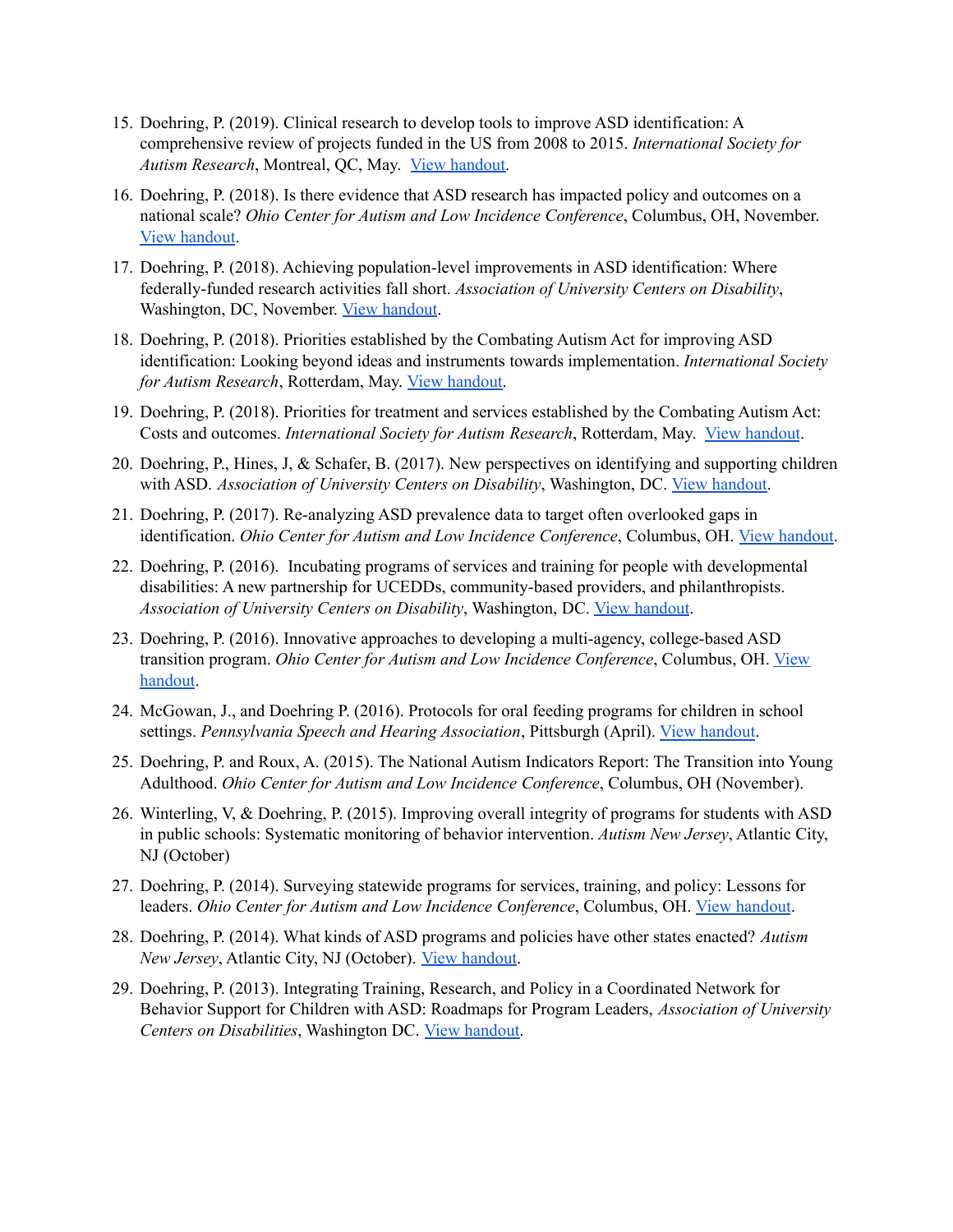- 30. Doehring, P. (2013). From Compliance to Excellence: Creating Standards of Practice to Drive Program Development. *Autism New Jersey*, Atlantic City, NJ (October), & *Ohio Center for Autism and Low Incidence Conference*, Columbus, OH. View [handout.](http://www.asdroadmap.org/presentation-handouts.html#ocali-2013-pdf)
- 31. Doehring, P., Reichow, B., Palka, T., Phillips, C., & Hagopian, L. (2013). Initial Evaluation of Outcome Research Targeting Intense Behaviors in Children With ASD: 1995-2012. *Association for Behavior Analysis*. Minneapolis, MN.
- 32. Doehring, P. (2011). Evidence-Based Practice: From Homes and Schools to a Regional Service Delivery Model. Autism New Jersey/ Autism New Jersey. Atlantic City, NJ.
- 33. Doehring, P. (2011). The LEND ASD Training Clinic at The Children's Hospital of Philadelphia. *Combating Autism Act Initiatives*. Bethesda, MD.
- 34. Doehring, P. & Reichow, B. (2010). Generating Individualized, Evidence-Based Treatment Recommendations: The Example of PECS. *International Society for Autism Research*. Philadelphia, PA.
- 35. Manfredi, R., Folsom, M., & Doehring, P. (2010). Facilitating Communication Between Academic Medical Centers and Community Providers: Examining the Alignment of Evaluation Recommendations with Treatment Plans for Children with Autism Spectrum Disorders. *National Autism Conference*. State College PA.
- 36. Ott, M., Levy, S., & Doehring, P. (2010) Early Autism Screening and Identification Clinic (EASI): A Nurse Practitioner & Physician Clinic Model. *National Autism Conference*. State College, PA.
- 37. Pucci, K., Berry, L., & Doehring, P. (2010). Learning About Autism: Assessing the Knowledge of Parents and Professionals Before and After an Autism Workshop. *National Autism Conference*. State College PA.
- 38. Doehring, P. & Mandell, D. (2009). Thinking big: Statewide and regional strategies for services, training, and research involving persons with ASD. *Autism New Jersey*. Atlantic City, NJ.
- 39. Doehring, P. (2008). A model for regional training and service delivery for children with autism. *International Society for Autism Research*. London, UK.
- 40. Abel, J., Doehring P., Wagner B, Ruhe Lesko, L., Peters K., & Myers K. (2008). Where are the data? Publication profiles of articles on autism in JABA, JADD, and JPBI. *Association for Behavior Analysis*. Atlanta, GA.
- 41. Doehring, P., Gigliotti, D., Calkins, H., & Cain, D. (2008). The Utility of the ABLLS in comprehensive assessment and educational planning: A comparison of instruments. *Association for Behavior Analysis*. Atlanta, GA
- 42. Doehring, P., & Reichow, B. (2007). Is it evidenced-based? How to evaluate claims of effectiveness for autism*. International Association for Positive Behavior Support Conference*. Boston, MA.
- 43. Doehring, P., Lesko, L., & Abel, J. (2007). The psychometric properties of commonly-used instruments for assessing autism, and their correspondence with the DSM-IV. *Association for Behavior Analysis*. Boston, MA.
- 44. Doehring, P., Donnelly, L, Bray, B., & Myers, K. (2007). How are diagnosis and cognitive status reported in autism intervention studies published in the Journal of Applied Behavior Analysis? *Association for Behavior Analysis*. Boston, MA; February.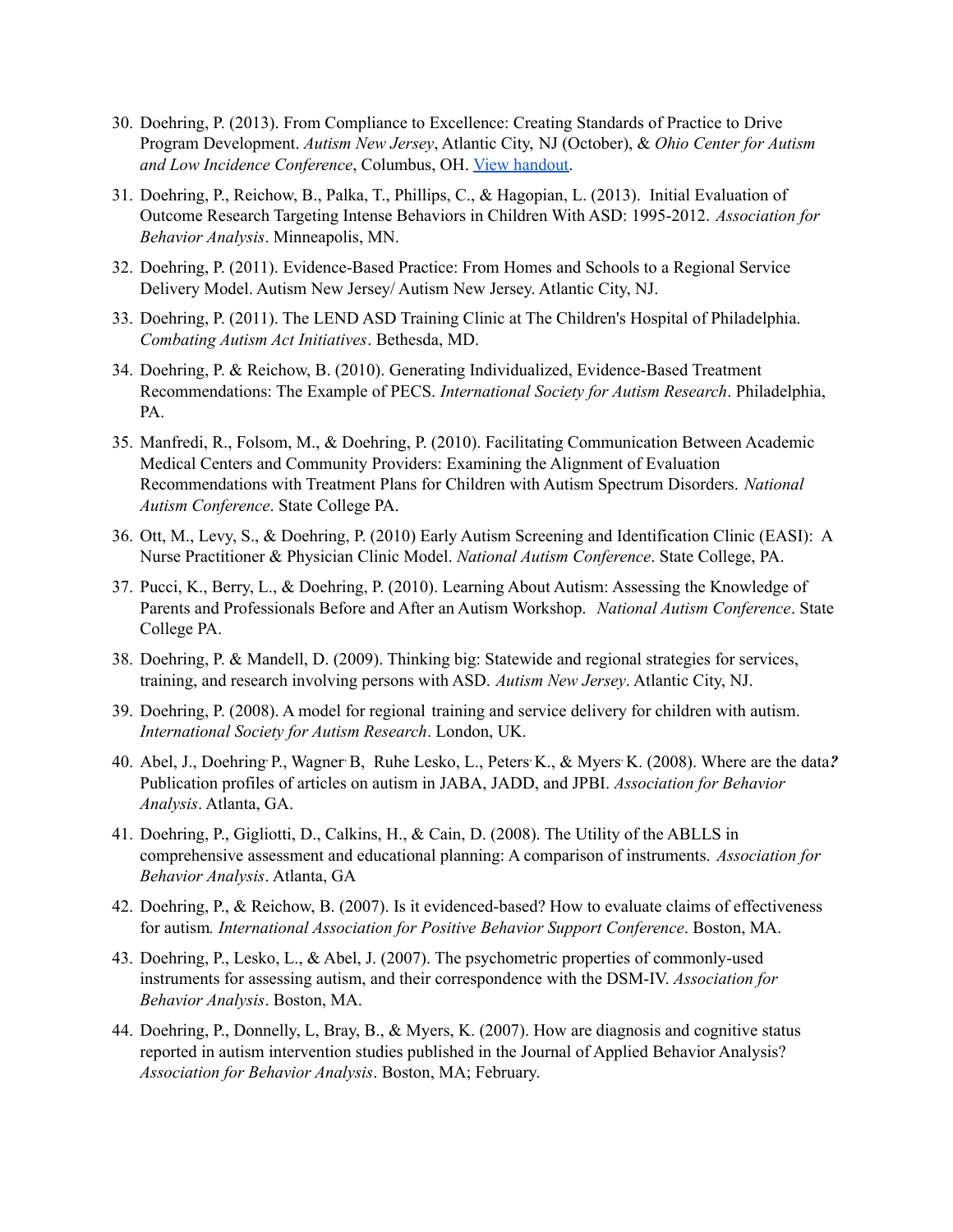- 45. Doehring, P. (2007). Statewide training in the educational classification of ASDs: A model program. *National Autism Training and Technical Assistance Programs*. Columbus, OH.
- 46. Doehring, P. (2006). Independent peer review of behavior plans for students with autism in a specialized public school program. *Association for Behavior Analysis*. Atlanta GA.
- 47. Doehring, P. (2006). Improving the educational classification of autism: Recommendations for school psychologists. *National Association of School Psychologists*. Anaheim CA.
- 48. Ellis, T., Ellis, W., Doehring, P. (2006). Transition to adult life: The Delaware model. *Autism Society of America*. Providence, RI.
- 49. Doehring, P. (2005). How to identify best practices and programs for educating children with autism. *Autism Society of America*, Nashville, TN.
- 50. Doehring, P., Bosso, E., & Lashbrook, M. (2005). Models of regional networks of excellence for low incidence disabilities. *Association for Curriculum and Supervision Development*, Orlando.FL.
- 51. Doehring, P. (2004) Peer review of behavior support plans for individuals with autism. *National Association of School Psychologists*, Dallas, TX.
- 52. Doehring, P. (2003). Providing comprehensive services for students with autism in a public school. *Autism-Europe*, Rome, Italy.
- 53. Doehring, P. (2002). More than just behavior: An ABA based educational model for children with autism. *TASH*, Boston, MA.
- 54. Finnegan, C., Bailey, P., Cain, D., & Doehring, P. (2002). Do you know what I did today? Visual supports to help individuals with autism to share their experiences. *American Speech and Hearing Association*, Atlanta, GA.
- 55. Doehring, P. (2002). Developing a comprehensive professional training program: Where do you start? *Autism Society of America*, Indianapolis, IN.
- 56. Doehring, P. (1999). Differentiation of perceived competence in preadolescents in relation to ego development & maladaptive behavior. *Society for Research in Child Development*, Albuquerque, NM.
- 57. Klaiman, C, Burack, J., & Doehring, P. (1998). Attention to novelty in young children with Autism: An unacknowledged skill? *American Psychological Association*, San Francisco, CA.
- 58. Doehring, P., Burack, J., Klaiman, C., Steinbach, L., & Benaroya, S. (1998). Joint attention behavior in Autism: Developmental delay or developmental deviation? *International Society for the Study of Behavioral Development*, Berne, Switzerland.
- 59. Doehring, P., Klaiman, C. & Burack, J. (1997). The multifaceted nature of attention: Possible cognitive and social pathways to autism. *European Congress of Psychology*, Dublin, Ireland.
- 60. Doehring, P., Burack, J., Benaroya, S., Klaiman, C., Steinbach, L, & Wayland, L.A.. (1997). A developmental hierarchy of play skills in young children with developmental delays and developmental disorders. *Society for Research in Child Development*, Washington, DC.
- 61. Doehring, P. (1997). Le developpement de l'attention conjointe en autism. *ARAPI*. Savoie, France.
- 62. Doehring, P., Burack, J., & Benaroya, S. (1996). When early development goes awry: The impact of delays in joint attention on the development of children with autism. *The Growing Mind; A Conference Celebrating the 100th Anniversary of the Birth of Jean Piaget*, Geneva, Switzerland.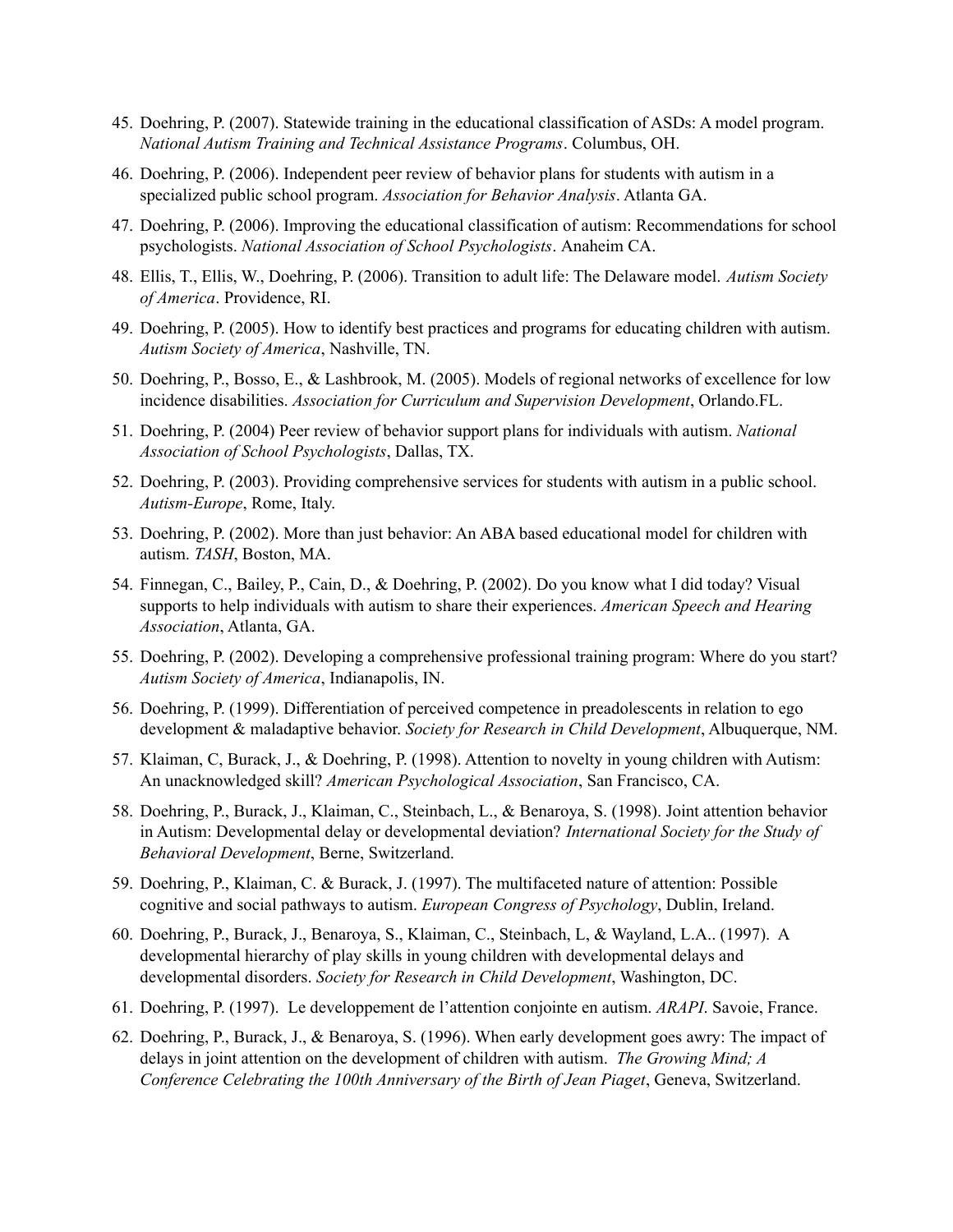- 63. Doehring, P., Burack, J. Grizenko, N., Pawliuk, N., & Howell, A. (1996). A factor analysis of the integration of self- and social understanding in preadolescence, and its relation to maladaptive behavior. *Canadian Academy of Child and Adolescent Psychiatry*, Quebec City, Canada.
- 64. Doehring, P., Burack, J., and Benaroya, S. (1996). Are joint attention, pretend play, play flexibility, and imitation counter-indicative of autism in young children? *International Society for the Study of Behavioral Development* , Quebec City, Canada.
- 65. Doehring, P., Burack, J. Grizenko, N., Pawliuk, N., & Howell, A. (1996). A comparison of self-other understanding in preadolescents with and without maladaptive behavior. *International Council of Psychologists*, Banff, Canada.
- 66. Doehring, P., Benaroya, S., Klaiman, C., & Scuccimarri, C. (1995). The role of social, play, imitation, and joint attention skills in the differential diagnosis of autism and developmental delay. *Society for Research in Child Development*, Indianapolis, IN.
- 67. Doehring, P., Doyle, A.B., & Hardy, C. (1993). Interpersonal focus and planning of communication as strategies in the transition to shared play. *Society for Research in Child Development*, New Orleans, LA.
- 68. Taylor, E., Doehring, P., & Dongier, S. (1992). Impact of research on attendance to a clinical Infants/Parents Program. *Fifth World Conference on Infant Psychiatry and Allied Disciplines*, Chicago, IL.
- 69. Doehring, P., Hardy, C., & Doyle, A.B. (1991). Development of metacommunication during play between 5 and 8 years of age. *Society for Research in Child Development*, Seattle, WA.
- 70. Doehring, P. & Cooper, T. (1990). Rethinking theories of infantile and childhood amnesia: What is the deficit? *Canadian Psychological Association*, Ottawa, Canada.
- 71. Tessier, O., Doehring, P., & Doyle, A.B. (1989). Connectedness in children's verbal exchanges: A sequential analysis. *Canadian Psychological Association*, Halifax, Canada.
- 72. Doyle, A.B., Doehring, P., Tessier, O., & DeLorimier, S. (1989). Transitions in children's play: A sequential analysis of states preceding and following social pretense. *Society for Research for Child Development*, Kansas City, MO.
- 73. Doehring, P., Doyle, A.B., & Busque, M.C. (1987). Negotiation in the collaborative pretend play of 5 to 7 year-olds: Relations to symbolic and social skills. *Canadian Psychological Association*, Vancouver, Canada.

#### Other media

- 1. Doehring, P. (March, 2020). A state of synchro: The magic of adaptive ski [volunteers](https://www.youtube.com/watch?v=ThvmALKT1PU&t=7s) (short film). 14m43s.
- 2. Doehring, P. (2009). "Translating Research into Homes and Schools" Autism and Autism Spectrum Disorders, Henry Stewart Talks Invited Series (F. Volkmar, series editor).